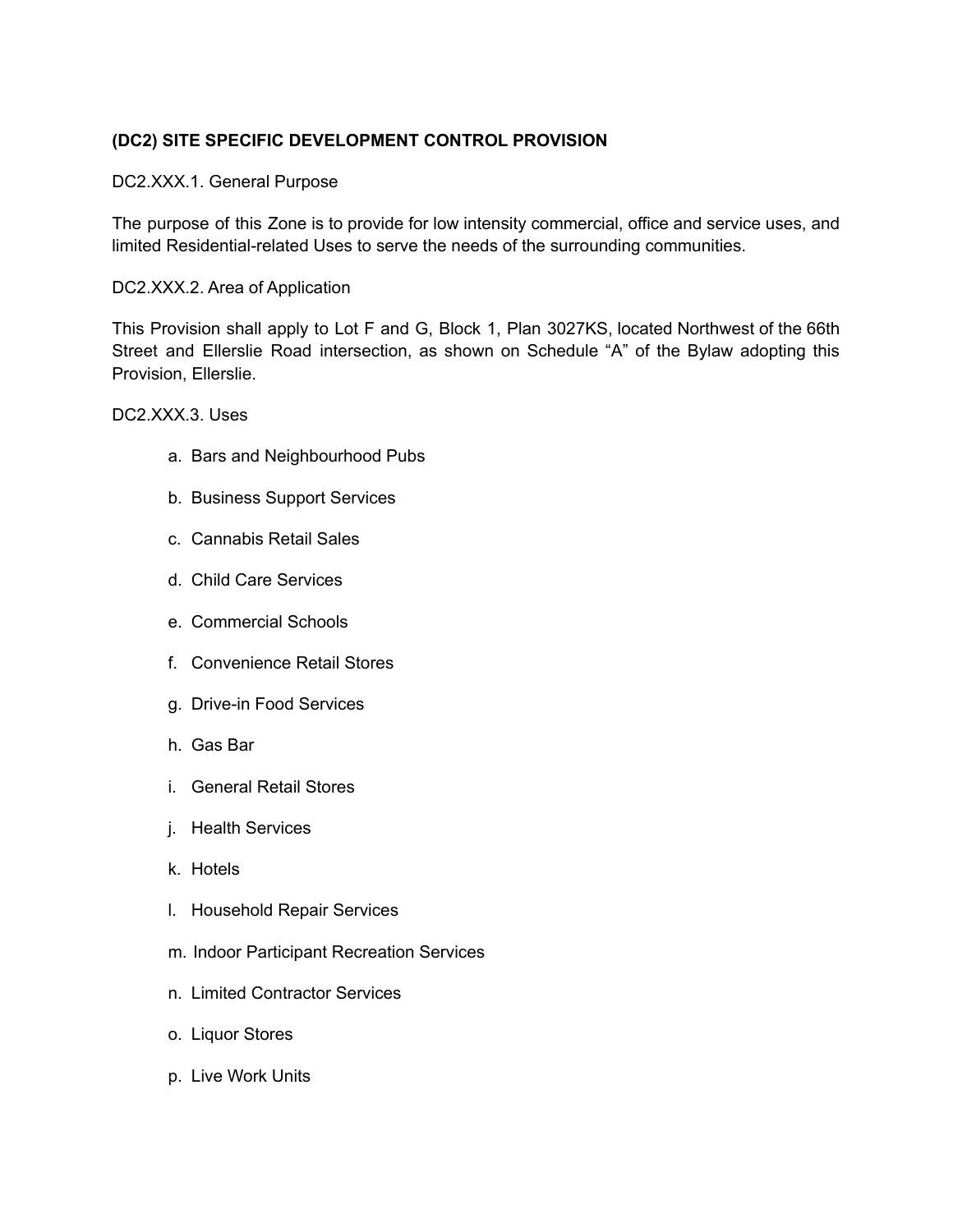- q. Major Amusement Establishments
- r. Major Home Based Business
- s. Media Studios
- t. Minor Amusement Establishment
- u. Minor Home Based Business
- v. Minor Service Stations
- w. Multi-unit Housing
- x. Pawn Stores
- y. Private Clubs
- z. Personal Services Shops
- aa. Professional, Financial and Office Support Services
- bb. Rapid Drive-through Vehicle Services
- cc. Recycling Depots
- dd. Recycled Materials Drop-off Centres
- ee. Residential Sales Centres
- ff. Restaurants
- gg. Secondhand Stores
- hh. Special Event
- ii. Specialty Food Services
- jj. Supportive Housing
- kk. Urban Gardens
- ll. Urban Indoor Farms
- mm.Urban Outdoor Farms
- nn. Veterinary Services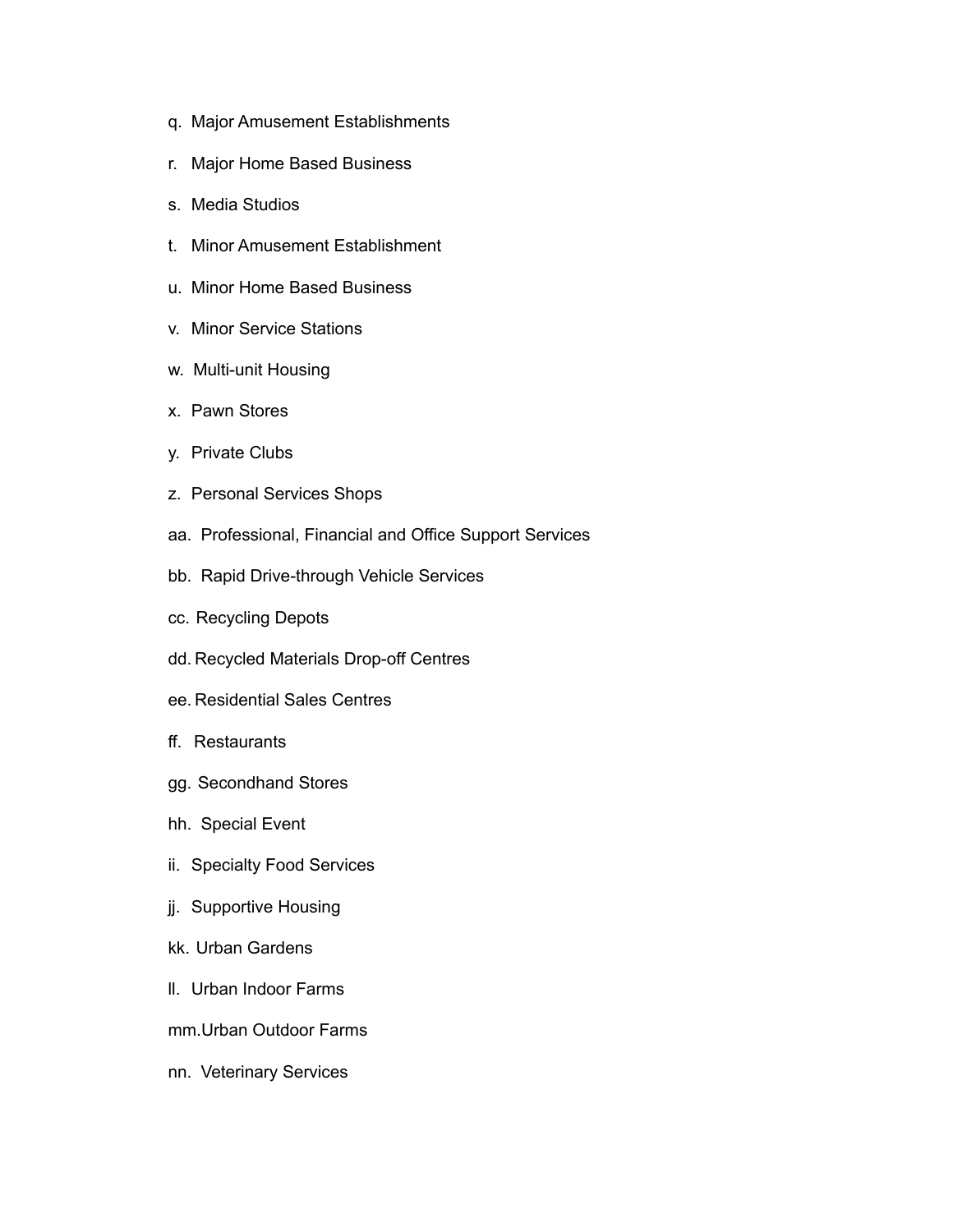- oo. Fascia On-premises Signs
- pp. Freestanding On-premises Signs
- qq. Major Digital Signs
- rr. Minor Digital On-premises Signs
- ss. Projecting On-premises Signs
- tt. Temporary On-premise Signs
- uu. Vehicle Parking
- DC2.XXX.4. Development Regulations for Uses
	- a. The development shall be in general accordance with Appendix I.
	- b. The maximum Floor Area Ratio shall be 2.0.

c. The maximum building Height shall not exceed 12.0 m, in accordance with this Bylaw.

- d. A Setback of 3.0 m shall be required along Ellerslie Road SW.
- e. A Setback of 3.0 m shall be required along the where the Rear or Side Lot Line of the Site abuts the lot line of a Site in a Residential Zone.
- f. No parking, loading, storage, trash collection, outdoor service or display area shall be permitted within a Setback. Vehicular parking, loading, storage and trash collection areas shall be located to the rear or sides of the principal building and shall be screened from view from any adjacent Sites, and public roadways in accordance with the provisions of this Bylaw. If the rear or sides of a Site are used for parking, an outdoor service or display area or both, and abut a Residential Zone, such areas shall be screened in accordance with the provisions of this Bylaw.
- g. The maximum Floor Area per business shall be 2,500 m2.
- h. Any business premises or multiple occupancy building having a Floor Area greater than 2,000 m2 or a single wall length greater than 20.0 m that is visible from a public road, shall comply with the following criteria:

a. The roof line and building façade shall include design elements and add architectural interest; and